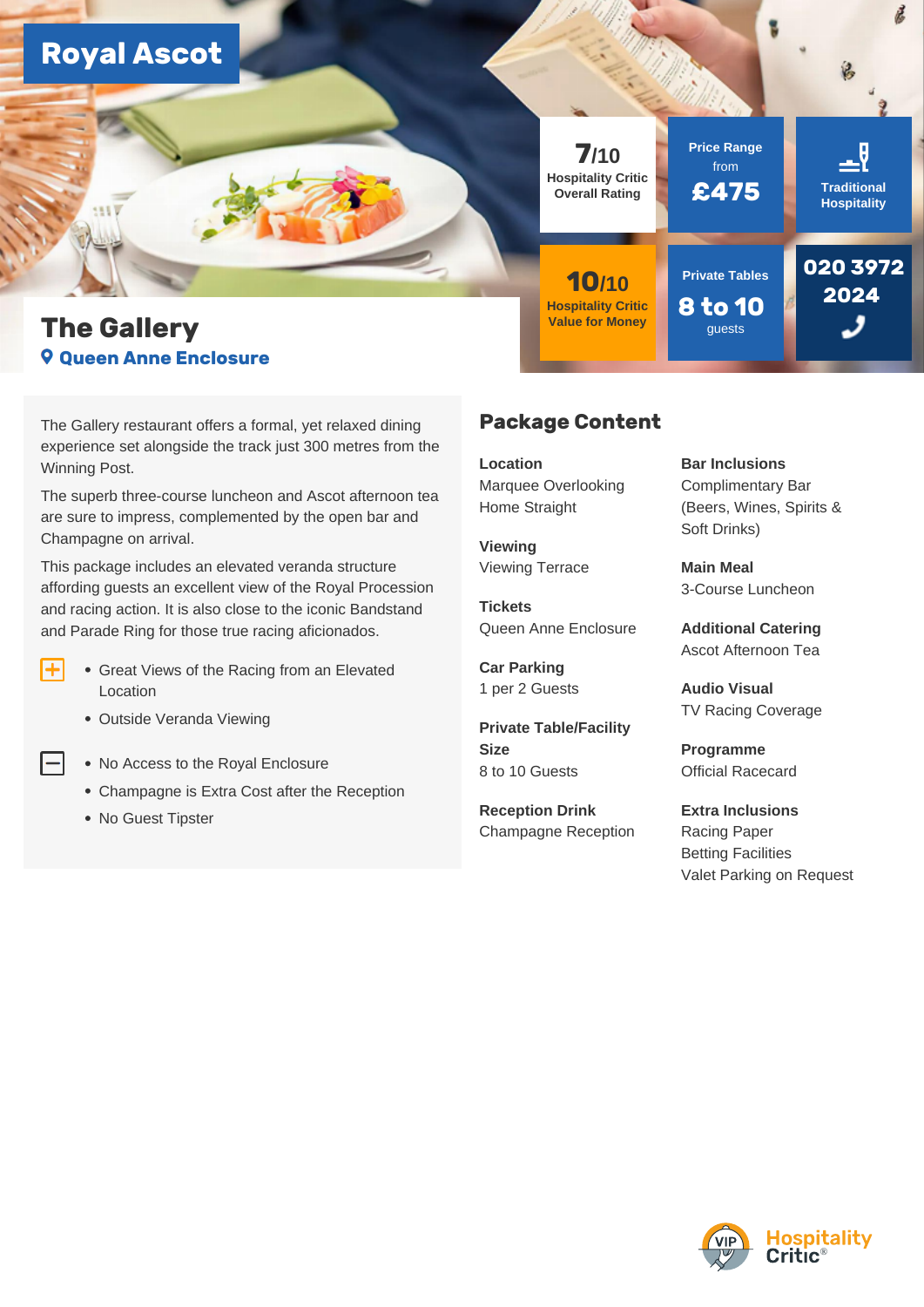

## **The Gallery Hospitality Critic Review**

#### **Introduction**

The Gallery Restaurant is on the upper level of a 2-storey marquee structure, of which The Lawn Club occupies the lower level. The Gallery offers a more formal setting than the Lawn Club, however, it is still relaxed dining. It has a capacity of 370 guests.

#### **Location**

The Gallery Restaurant is situated in an elevated location, at the far end of the Queen Anne Enclosure, approx. 300m from the Winning Post. It is a little walk to reach the Parade Ring from this facility.

#### **Facility/Décor**

There is a private veranda, which provides a great vantage point for the Royal Procession and racing action.

#### **Private Tables**

Private tables are available for groups of 2-12 guests.

#### **Admission**

This facility is situated within the Queen Anne Enclosure, where your ticket will allow access into the Parade Ring and also enjoy the post-racing tradition of singing around the bandstand. You cannot access the Royal Enclosure with this admission ticket. All guests are asked to adhere to Ascot's dress code, which for the Queen Anne Enclosure advises that Ladies should dress in a manner that befits a formal occasion and gentlemen should wear a suit with collared shirt and tie.

#### **Catering**

Luncheon is a set 3-course menu followed by Ascot Afternoon Tea.

#### **Drinks**

There is a Mercier Brut Champagne reception. The bar is complimentary and includes beers, selected wines, spirits and soft drinks. Please note however that champagne is an extra charge.

#### **Service**

Service is left to the waiting-staff, there is not a hostess service.

#### **Entertainment**

There is no racing tipster included in this package.

#### **Audio-Visual**

There are ample TV screens for guests to enjoy the proceedings from the comfort of their table. There is also a large viewing screen opposite the facility, which enhances your views of the racing.

#### **Car Parking**

Car park passes are allocated on a 1:2 basis, in one of the car parks conveniently located for this facility.

#### **Extras**

A Racecard & Racing Paper is included and there are Tote betting facilities available.